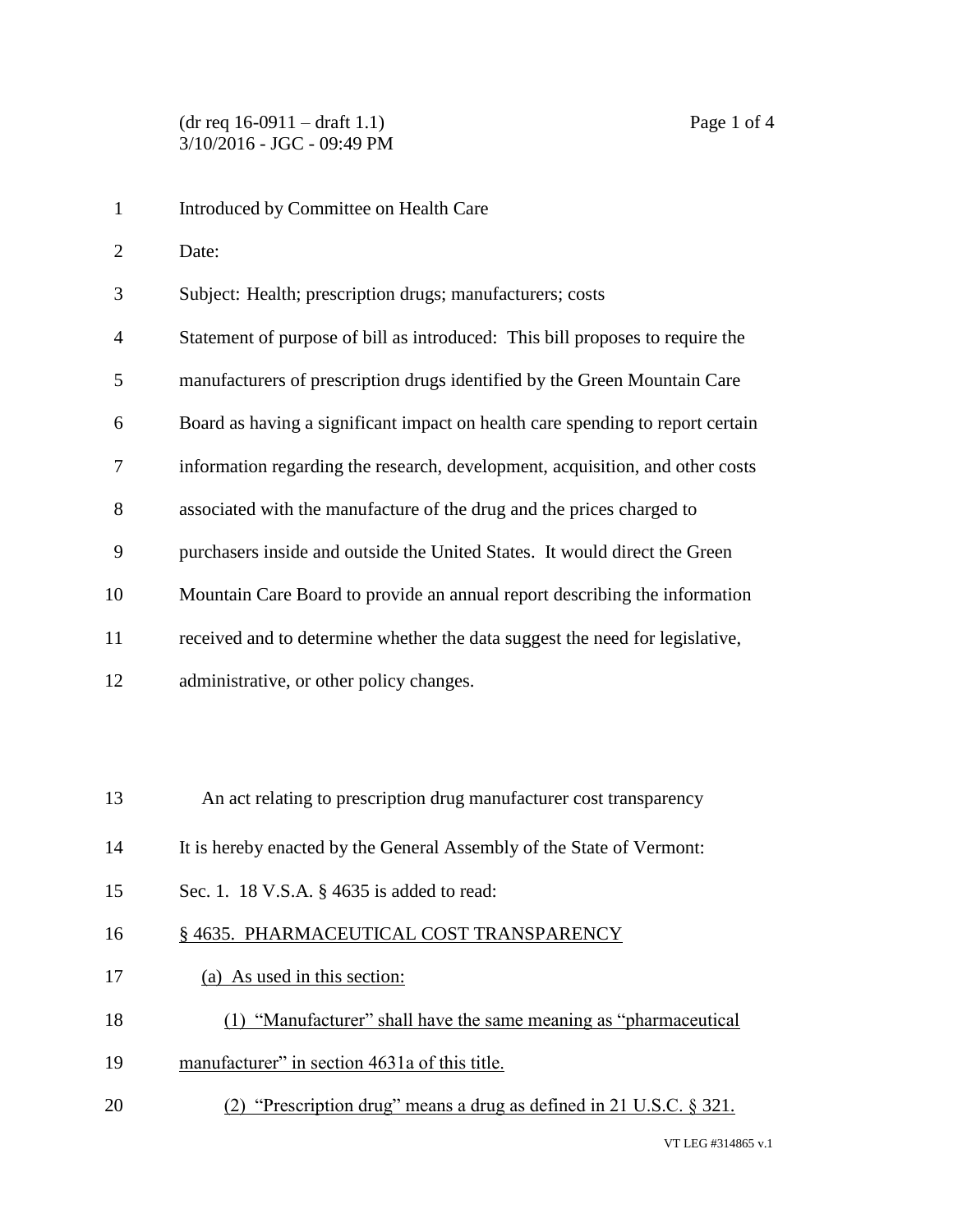(dr req 16-0911 – draft 1.1) Page 2 of 4 3/10/2016 - JGC - 09:49 PM

| $\mathbf{1}$   | (b) The Green Mountain Care Board shall develop a list of specific             |
|----------------|--------------------------------------------------------------------------------|
| $\overline{2}$ | prescription drugs on which the State spends significant health care dollars,  |
| 3              | creating a substantial public interest in understanding the development of the |
| $\overline{4}$ | drugs' pricing.                                                                |
| 5              | $(c)(1)$ For each prescription drug that the Green Mountain Care Board         |
| 6              | places on the list developed pursuant to subsection (b) of this section, the   |
| 7              | Board shall require the drug's manufacturer to report the following            |
| 8              | information:                                                                   |
| 9              | (A) the number of years the drug has been available for purchase in            |
| 10             | the United States;                                                             |
| 11             | (B) the number of years remaining, if any, on the patent for each              |
| 12             | formulation of the drug;                                                       |
| 13             | (C) the total research and development costs paid by the                       |
| 14             | manufacturer and, separately, the total research and development costs paid by |
| 15             | any predecessor and by any third party, public or private, in the development  |
| 16             | of the drug, showing both the total amounts spent on research and development  |
| 17             | by the manufacturer, its predecessors, and third parties over time and the     |
| 18             | amounts spent by each per year as well as any amounts from federal, State, or  |
| 19             | other governmental programs and any form of subsidies, grants, or other        |
| 20             | support;                                                                       |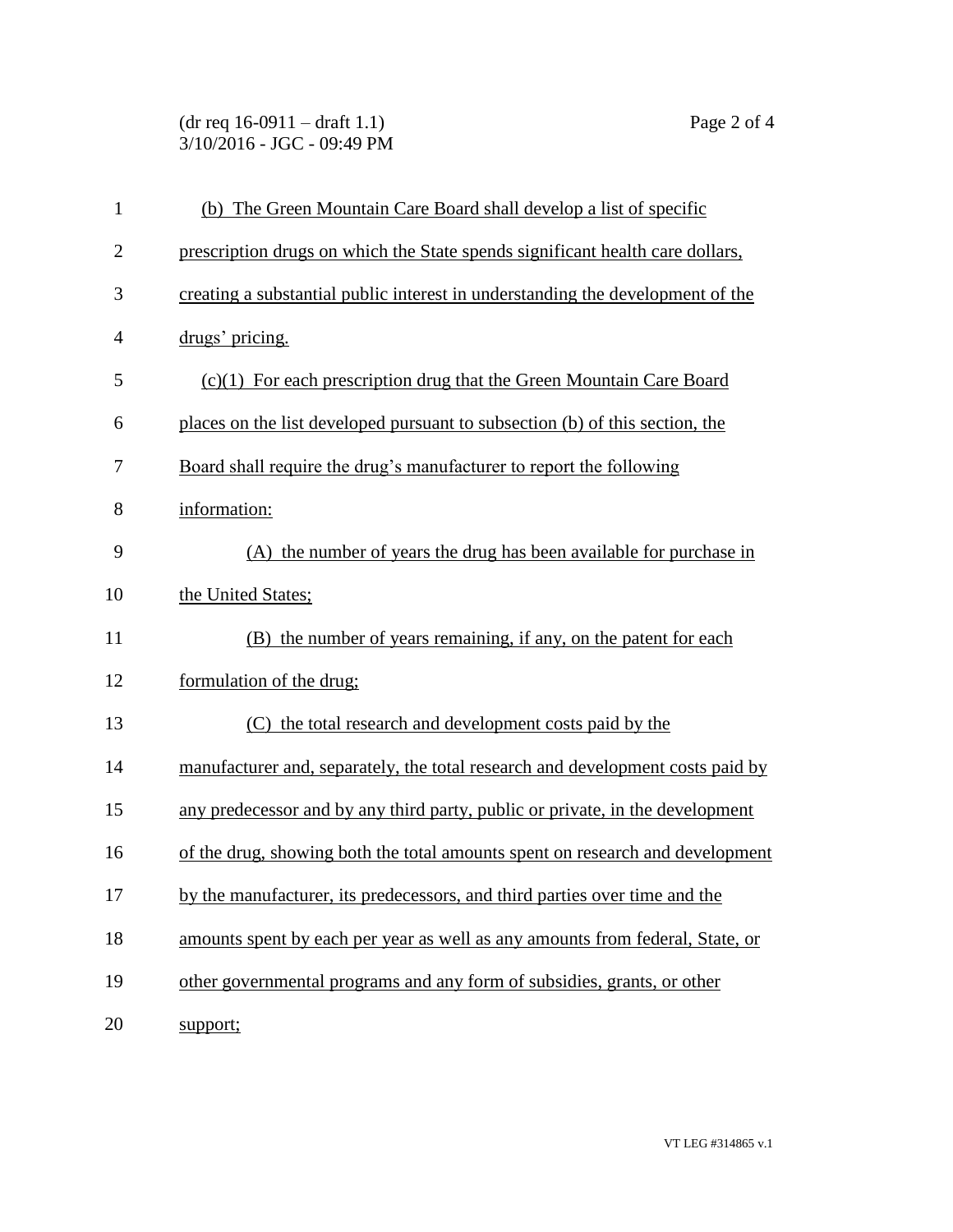(dr req 16-0911 – draft 1.1) Page 3 of 4 3/10/2016 - JGC - 09:49 PM

| $\mathbf{1}$   | (D) the costs of clinical trials and other regulatory costs paid by the          |
|----------------|----------------------------------------------------------------------------------|
| $\overline{2}$ | manufacturer and, separately, the costs of clinical trials and other regulatory  |
| 3              | costs paid by any predecessor in the development of the drug, as well as the     |
| $\overline{4}$ | cost of any postclinical studies mandated by the U.S. Food and Drug              |
| 5              | Administration;                                                                  |
| 6              | (E) other costs to acquire the drug, including costs for the purchase of         |
| 7              | patents, licensing, property rights, or acquisition of a corporate entity owning |
| 8              | rights to the drug while in development;                                         |
| 9              | (F) a cumulative annual history of increases in the average wholesale            |
| 10             | price and wholesale acquisition cost of the drug over the preceding five-year    |
| 11             | period, expressed as percentages, and the month each such increase took effect;  |
| 12             | (G) prices for the drug charged to purchasers outside the United                 |
| 13             | States, by country, for a representative set of five countries to be selected    |
| 14             | annually by the Green Mountain Care Board;                                       |
| 15             | (H) prices charged to typical purchasers in Vermont during the                   |
| 16             | previous year, including pharmacies, pharmacy chains, pharmacy wholesalers,      |
| 17             | and other direct purchasers of prescription drugs; and                           |
| 18             | (I) typical prices charged to pharmacy benefit managers for                      |
| 19             | distribution in Vermont during the previous year, net of rebates and of other    |
| 20             | payments from the manufacturer to the pharmacy benefit manager and the           |
| 21             | pharmacy benefit manager to the manufacturer.                                    |